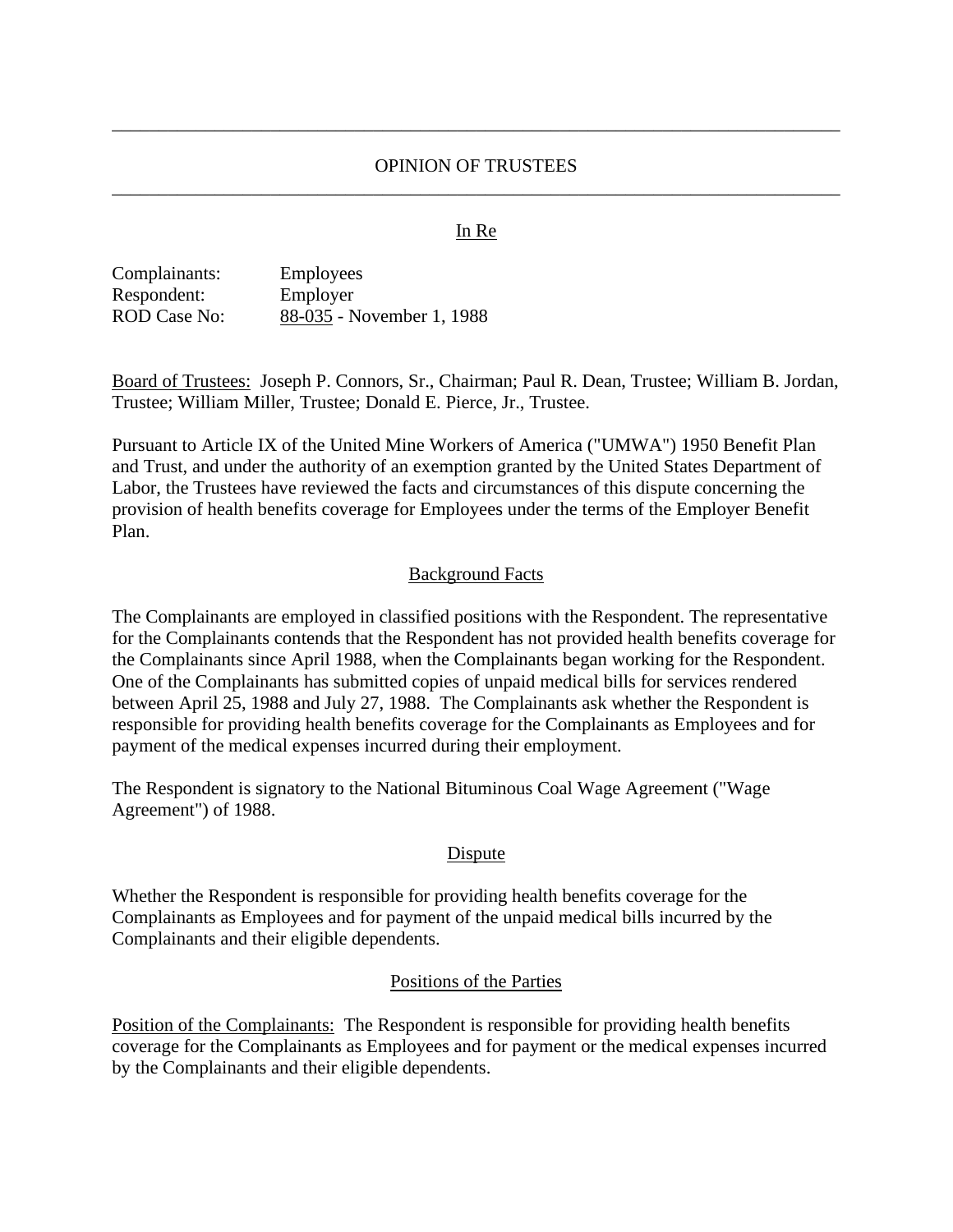Opinion of Trustees Resolution of Dispute Case No. 88-035 Page 2 Position of the Respondent: The Respondent has not replied to repeated correspondence from Funds' staff requesting its position in this dispute.

# Pertinent Provisions

Article XX Section (c)(3)(i) of the National Bituminous Coal Wage Agreement of 1988 provides in pertinent part:

> (3)(i) Each signatory Employer shall establish and maintain an Employee benefit plan to provide, implemented through an insurance carrier(s), health and other non-pension benefits for its Employees covered by this Agreement as well as pensioners, under the 1974 Pension Plan and Trust, whose last signatory classified employment wad with such Employer. The benefits provided by the Employer to its eligible Participants pursuant to such plans shall be guaranteed during the term of this Agreement by that Employer at levels set forth in such plans.

Article I  $(1)$ ,  $(2)$  and  $(4)$  of the Employer Benefit Plan `provide:

Article I - Definitions

The following terms shall have the meanings herein set forth:

- (1) "Employer" means (Employer's Name).
- (2) "Wage Agreement" means the National Bituminous Coal Wage Agreement of 1988, as amended from time to time and any successor agreement.
- (4) "Employee" shall mean a person working in a classified job for the Employer, eligible to receive benefits hereunder.

Article II A. (4) of the Employer Benefit Plan provides:

# Article II - Eligibility

The persons eligible to receive the health benefits pursuant to Article III are as follows:

- A. Active Employees
	- (4) A new Employee will be eligible for health benefits from the first day worked with the Employer.